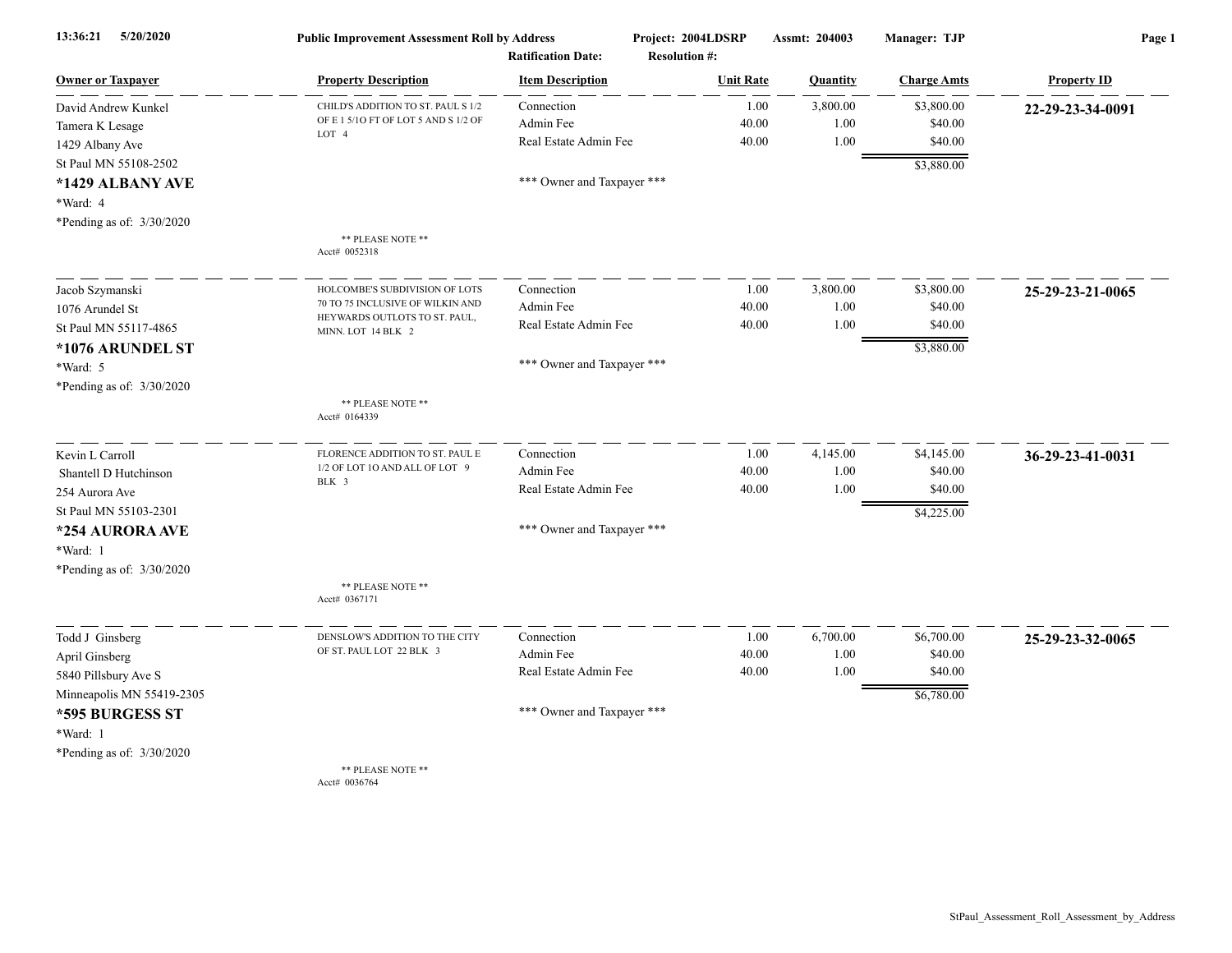| 13:36:21<br>5/20/2020       | <b>Public Improvement Assessment Roll by Address</b><br><b>Ratification Date:</b> |                            | Project: 2004LDSRP<br><b>Resolution #:</b> | Assmt: 204003 | Manager: TJP       | Page 2             |  |
|-----------------------------|-----------------------------------------------------------------------------------|----------------------------|--------------------------------------------|---------------|--------------------|--------------------|--|
| <b>Owner or Taxpayer</b>    | <b>Property Description</b>                                                       | <b>Item Description</b>    | <b>Unit Rate</b>                           | Quantity      | <b>Charge Amts</b> | <b>Property ID</b> |  |
| Karin M Preus               | ROGERS' ADDITION TO ST. PAUL LOT                                                  | Connection                 | 1.00                                       | 4,800.00      | \$4,800.00         | 02-28-23-22-0135   |  |
| Lawrence R Marcus           | 6 BLK 7                                                                           | Admin Fee                  | 40.00                                      | 1.00          | \$40.00            |                    |  |
| 1064 Hague Ave              |                                                                                   | Real Estate Admin Fee      | 40.00                                      | 1.00          | \$40.00            |                    |  |
| St Paul MN 55104-6519       |                                                                                   |                            |                                            |               | \$4,880.00         |                    |  |
| *1064 HAGUE AVE             |                                                                                   | *** Owner and Taxpayer *** |                                            |               |                    |                    |  |
| *Ward: 1                    |                                                                                   |                            |                                            |               |                    |                    |  |
| *Pending as of: 3/30/2020   |                                                                                   |                            |                                            |               |                    |                    |  |
|                             | ** PLEASE NOTE **<br>Acct# 0455602                                                |                            |                                            |               |                    |                    |  |
| Emma C Connell              | WINSLOW'S ADDITION TO SAINT                                                       | Connection                 | 1.00                                       | 4,300.00      | \$4,300.00         | 01-28-23-43-0133   |  |
| John F Connell              | PAUL E 3/4 OF LOT 10 BLK 11                                                       | Admin Fee                  | 40.00                                      | 1.00          | \$40.00            |                    |  |
| 353 Michigan St             |                                                                                   | Real Estate Admin Fee      | 40.00                                      | 1.00          | \$40.00            |                    |  |
| St Paul MN 55102-3107       |                                                                                   |                            |                                            |               | \$4,380.00         |                    |  |
| *353 MICHIGAN ST            |                                                                                   | *** Owner and Taxpayer *** |                                            |               |                    |                    |  |
| *Ward: 2                    |                                                                                   |                            |                                            |               |                    |                    |  |
| *Pending as of: $3/30/2020$ |                                                                                   |                            |                                            |               |                    |                    |  |
|                             | ** PLEASE NOTE **<br>Acct# 0006846                                                |                            |                                            |               |                    |                    |  |
| Ari Parritz                 | SUMMIT PARK ADDITION TO ST.                                                       | Connection                 | 1.00                                       | 4,000.00      | \$4,000.00         | 02-28-23-23-0061   |  |
| Rachel Parritz              | PAUL IN RAMSEY COUNTY,                                                            | Admin Fee                  | 40.00                                      | 1.00          | \$40.00            |                    |  |
| 1026 Portland Ave           | MINNESOTA W 1/2 OF LOT 11 AND E<br>3O FT OF LOT 12 BLK 33                         | Real Estate Admin Fee      | 40.00                                      | 1.00          | \$40.00            |                    |  |
| St Paul MN 55104-7036       |                                                                                   |                            |                                            |               | \$4,080.00         |                    |  |
| *1026 PORTLAND AVE          |                                                                                   | *** Owner and Taxpayer *** |                                            |               |                    |                    |  |
| *Ward: 1                    |                                                                                   |                            |                                            |               |                    |                    |  |
| *Pending as of: $3/30/2020$ |                                                                                   |                            |                                            |               |                    |                    |  |
|                             | ** PLEASE NOTE **<br>Acct# 0062475                                                |                            |                                            |               |                    |                    |  |
| Sara K Mascari              | MIDWAY HEIGHTS LOT 18 BLK 16                                                      | Connection                 | 1.00                                       | 3,325.00      | \$3,325.00         | 28-29-23-34-0172   |  |
| John C Mascari              |                                                                                   | Admin Fee                  | 40.00                                      | 1.00          | \$40.00            |                    |  |
| 760 Tatum St                |                                                                                   | Real Estate Admin Fee      | 40.00                                      | 1.00          | \$40.00            |                    |  |
| St Paul MN 55104-1045       |                                                                                   |                            |                                            |               | \$3,405.00         |                    |  |
| *760 TATUM ST               |                                                                                   | *** Owner and Taxpayer *** |                                            |               |                    |                    |  |
| *Ward: 4                    |                                                                                   |                            |                                            |               |                    |                    |  |
| *Pending as of: 3/30/2020   |                                                                                   |                            |                                            |               |                    |                    |  |
|                             | ** PLEASE NOTE **<br>Acct# 0124215                                                |                            |                                            |               |                    |                    |  |